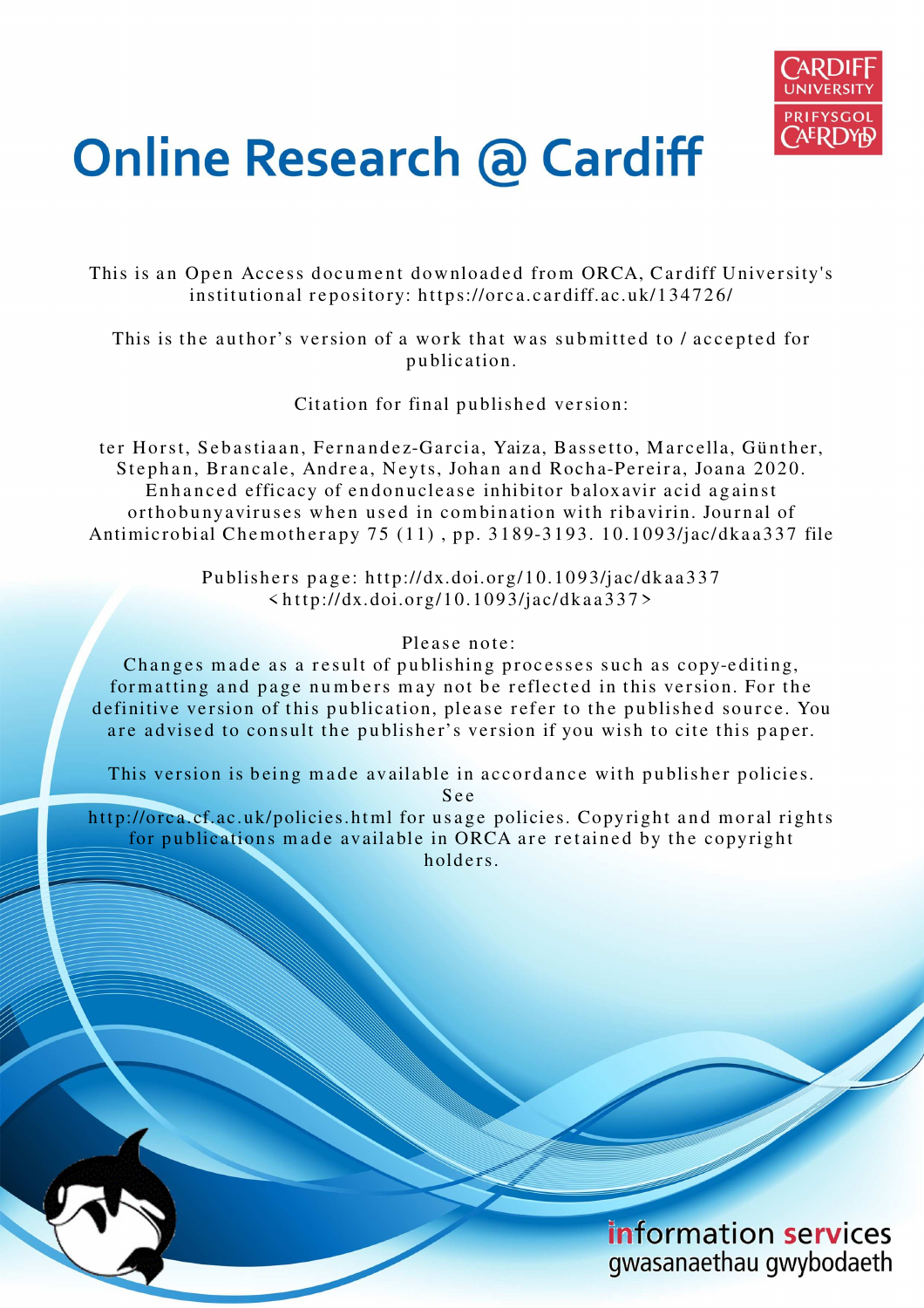## **Title:**

Enhanced efficacy of endonuclease inhibitor baloxavir against orthobunyaviruses when used in combination with ribavirin

## **Running Title:**

Baloxavir against the orthobunyavirus endonuclease

#### **Authors:**

Sebastiaan TER HORST<sup>1+</sup>, Yaiza FERNANDEZ-GARCIA<sup>2+‡</sup>, Marcella BASSETTO<sup>3</sup>, Stephan  $G\text{UNTHER}^2$ , Andrea BRANCALE<sup>4</sup>, Johan NEYTS<sup>1</sup>, Joana ROCHA-PEREIRA<sup>1‡</sup>\*

† These authors contributed equally to this article

‡ These authors contributed equally to this article

\* Corresponding author: J. Rocha-Pereira, +3216321876, KU Leuven, Rega Institute for Medical Research, Herestraat 49 - box 1043, Belgium, joana.rochapereira@kuleuven.be

## **Affiliations:**

<sup>1</sup>KU Leuven, Department of Microbiology, Immunology and Transplantation, Rega Institute, Laboratory of Virology and Chemotherapy, Leuven, Belgium

<sup>2</sup>Department of Virology, Bernhard-Nocht-Institute for Tropical Medicine, Hamburg, Germany

<sup>3</sup>Department of Chemistry, College of Science, Swansea University, United Kingdom

<sup>4</sup>School of Pharmacy and Pharmaceutical Sciences, Cardiff University, United Kingdom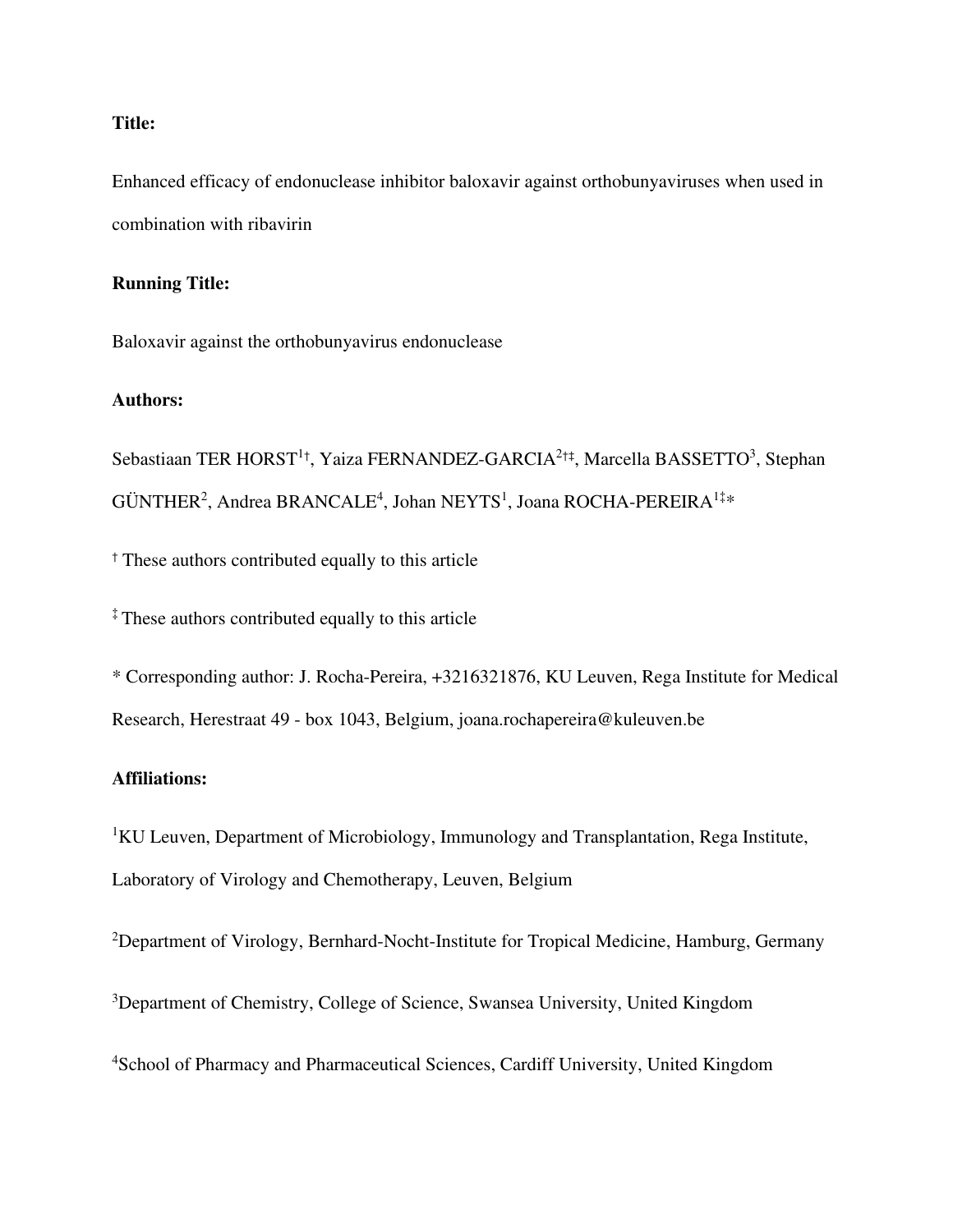#### **Abstract**

**Objectives** Baloxavir acid (BXA) is an endonuclease inhibitor approved for use against influenza. We evaluated whether this compound also targets the endonuclease domain of orthobunyaviruses and therefore could potentially be used against orthobunyavirus infections.

**Methods** We performed a thermal shift assay and a FRET-based nuclease-monitoring assay using the LACV endonuclease and BXA to prove their interaction and identify an inhibitory effect. Their interaction was further studied in a docking simulation using Glide SP. We show that BXA inhibits the viral replication of BUNV-mCherry *in vitro* using high content imaging and virus yield assay. Lastly, we investigated the use of BXA in combination with ribavirin *in vitro* by implementing the Zero Interaction Potency (ZIP) response surface model.

**Results** We show that BXA augments LACV enzyme's melting temperature with  $\Delta$  Tm 9.5  $\pm$  0.4 <sup>°</sup>C and inhibited substrate cleavage with  $IC_{50}$  0.39  $\pm$  0.03  $\mu$ M. Moreover, our docking simulation suggests BXA is able to establish an efficient binding with the LACV endonuclease. In the cell based assay we observed BXA and ribavirin inhibited BUNV-mCherry with an EC<sub>50</sub> of  $0.7 \pm 0.2$  $\mu$ M and 26.6  $\pm$  8.9  $\mu$ M, respectively. When used in combination we found a maximum synergistic effect of 8.64.

**Conclusions** The influenza endonuclease inhibitor BXA is able to bind and interfere with the endonuclease domain of orthobunyaviruses and yields a more potent antiviral effect than ribavirin against BUNV-mCherry. The combination of both compounds results in a more potent antiviral effect, suggesting these molecules could potentially be combined to treat orthobunyavirus-infected patients.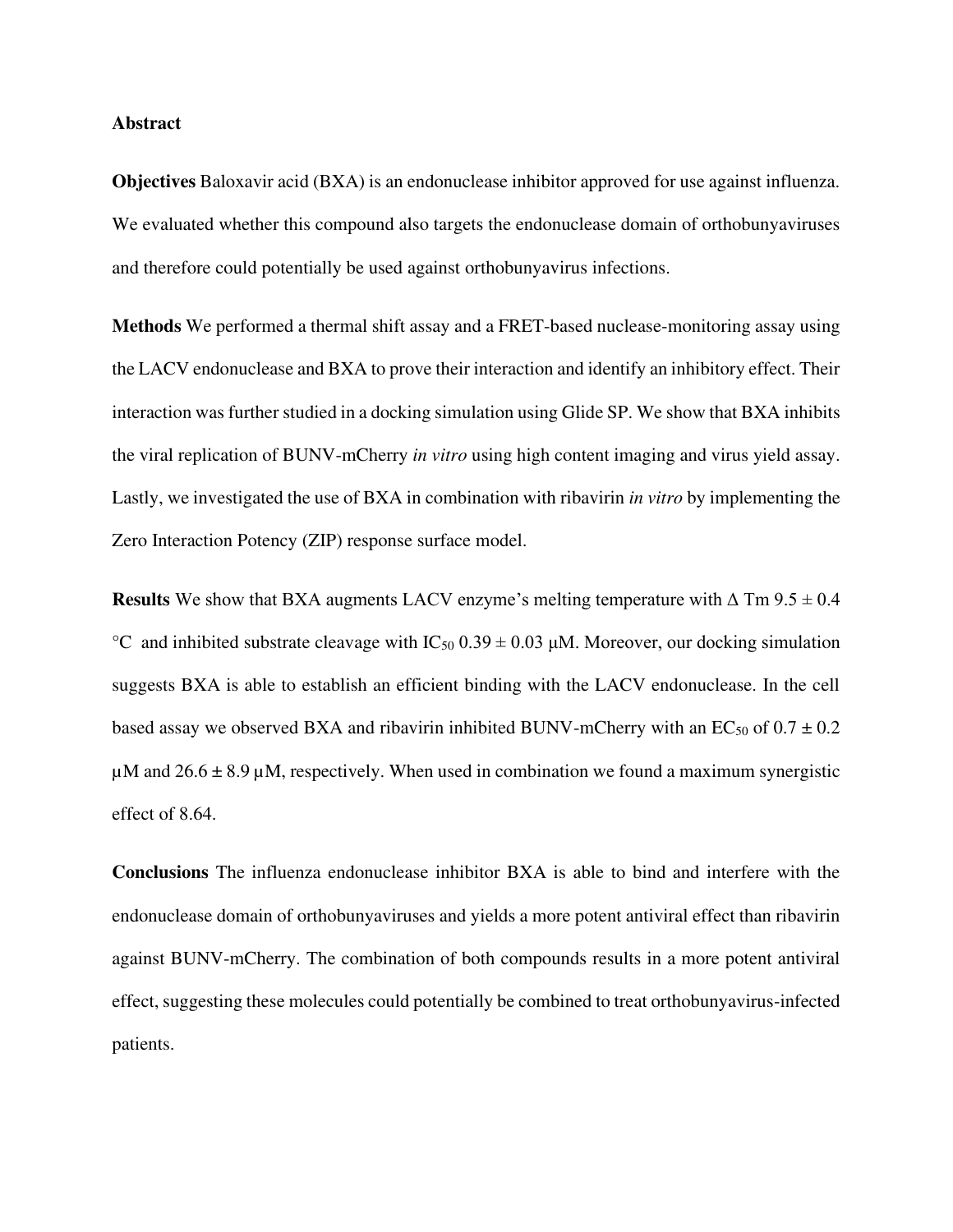#### **Background**

Orthobunyaviruses (Order: *Bunyavirales*, Family: *Peribunyaviridae*) are a large genus of segmented negative single-stranded RNA viruses ((-)ssRNA), of which several members can cause mild to severe disease in humans.<sup>1</sup> *Bunyamwera virus* (BUNV) is the type species and model system for the genus. Additionally, it is considered an emerging pathogen and is known to form reassortments that can be highly pathogenic (i.e. Ngari virus).<sup>2</sup> *La Crosse virus* (LACV) is the leading cause of pediatric arboviral encephalitis in the USA.<sup>3</sup> No specific treatment is available for orthobunyaviruses, but the guanosine analog ribavirin has been used in a clinical trial against LACV.<sup>4</sup> However, this was discontinued due to adverse events caused by the occupied doses.

As all segmented (-)ssRNA viruses, orthobunyaviruses rely on their own transcriptional machinery in the form of an RNA-dependent RNA polymerase (RdRp). The endonuclease domain of this protein cleaves 5'-RNA caps from host cells mRNA, a process dubbed 'cap-snatching'.<sup>5</sup> Capsnatching is a conserved feature among all (-)ssRNA viruses and therefore a promising antiviral target. The influenza endonuclease domain is a known antiviral target for which multiple antiviral molecules have been identified. Baloxavir marboxil (BXM), the prodrug of baloxavir acid (BXA), is a first-in-class endonuclease-targeting influenza antiviral approved for clinical use by the FDA in 2019. $6,7$ 

In this work we show the effects BXA has on the stability and enzymatic activity of the endonuclease domain of LACV and investigate the interaction between BXA and the endonuclease through a docking simulation. Furthermore, we show that BXA inhibits the viral replication of BUNV *in vitro* and that its use in combination with ribavirin resulted in a synergistic antiviral effect.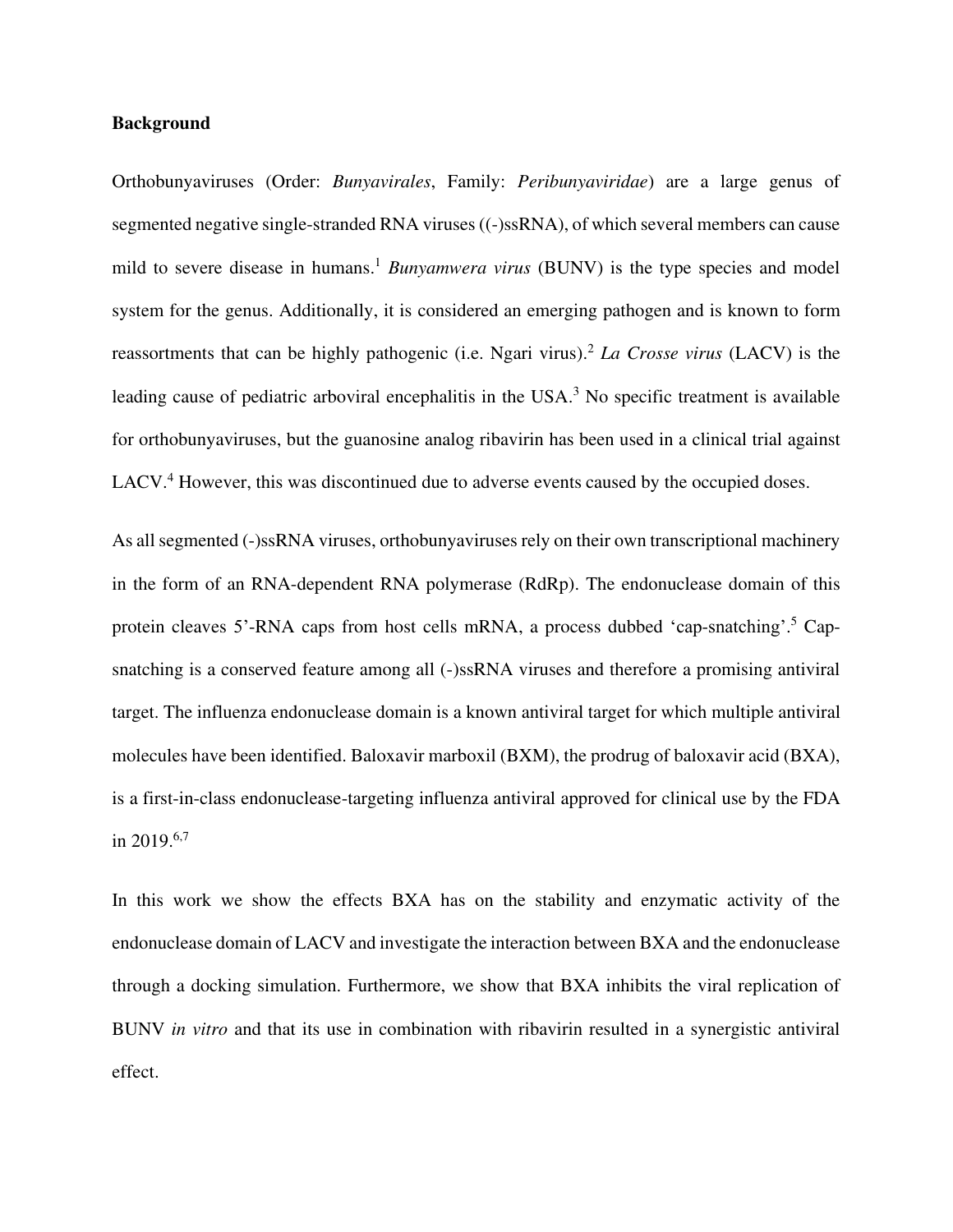#### **Methods**

#### Thermal shift assay

The stability of  $LACV_L_{1-184}$  WT, produced as previously reported, was measured using a thermal shift assay (TSA) using a protein concentration of 10  $\mu$ M in 100 mM Tris pH 7.0, 250 mM NaCl, 5% glycerol complemented or not with 25 μM of BXA in the presence of 10 mM EDTA or 10 mM MnCl<sub>2</sub> as described.<sup>8,9</sup>

## FRET-based nuclease-monitoring assay

Serial dilutions of BXA were pre-incubated for 15 min with 0.25  $\mu$ M of LACV L<sub>1-184</sub>\_WT in a mixture consisting of 50 mM Tris-HCl pH 7.5, 50 mM NaCl,  $5\%$  glycerol, 0.05 U/ $\mu$ l RNasin (Promega) and 10 mM MnCl<sub>2</sub> or EDTA. The reactions were initiated by the addition of 1  $\mu$ M of a 12mer poly(A) ssRNA substrate labeled at the 5 $^{\circ}$  end with fluorophore 6-FAM and the 3 $^{\circ}$  end with quencher BHQ-1 (Biomers). The fluorescence signal was measured every 10 s for 20 min in a 96 well plate format at wavelengths 490 nm and 515 nm for excitation and emission, respectively. The initial velocity of the reactions  $(V_0)$  was determined as the slope of the linear phase of the progress curves, and the percentages of the enzymatic activity were plotted against the concentrations of the compounds on a semilogarithmic graph. The half-maximum inhibitory concentration  $(IC_{50})$  was calculated by nonlinear regression analysis performed using GraphPad Prism version 7.00 (GraphPad Software, La Jolla California USA, www.graphpad.com).

#### Molecular Modelling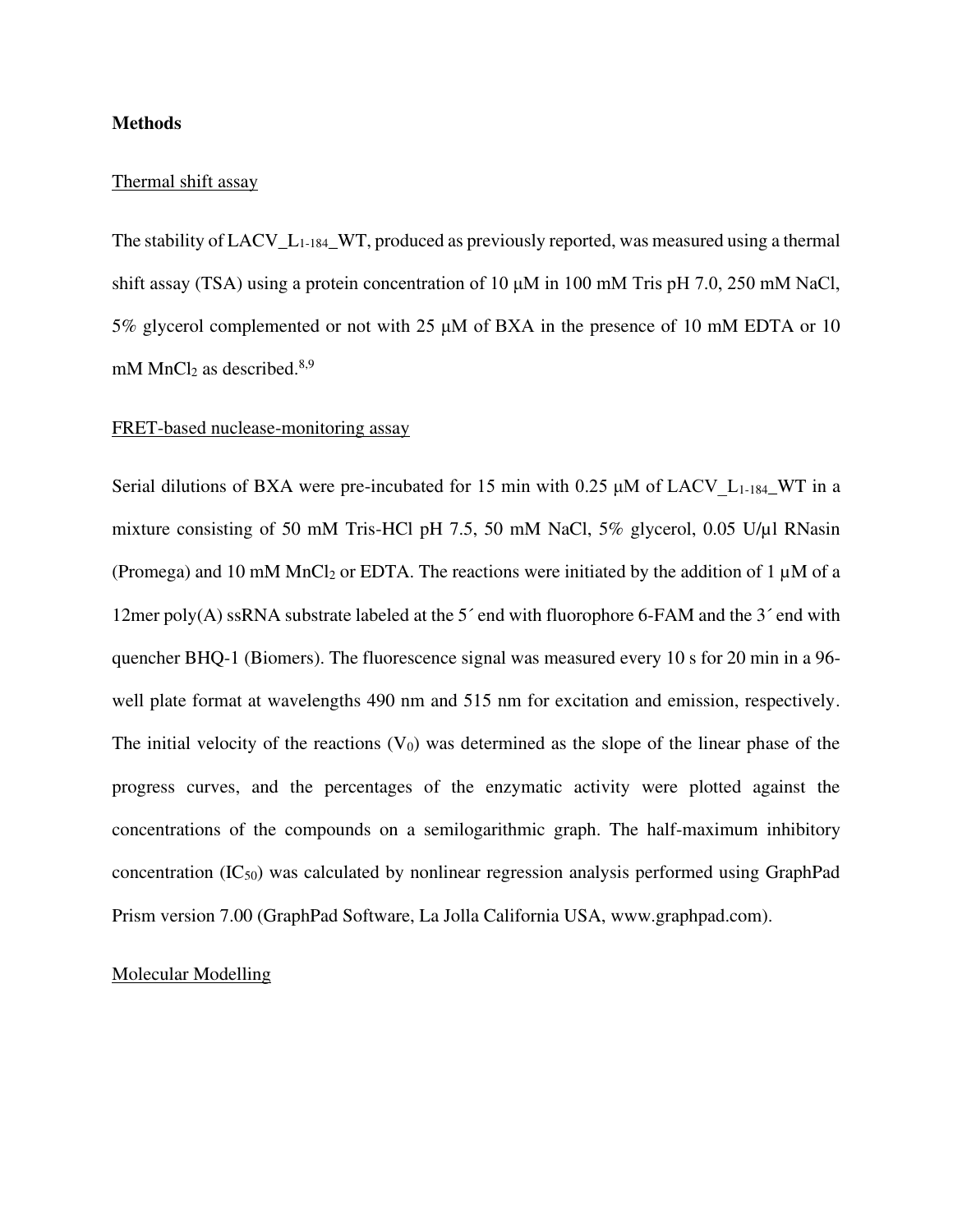All molecular docking studies were performed on a Viglen Genie Intel®CoreTM i7-3770 vPro CPU@ 3.40 GHz x 8 running Ubuntu 18.04. Molecular Operating Environment (MOE) 2019.109 and Maestro (Schrödinger Release 2019-3) was used as molecular modelling software.<sup>10,11</sup>

The available X-ray structure of the LACV N-terminal endonuclease domain (PDB: 2XI7) was pre-processed using the Schrödinger Protein Preparation Wizard by assigning bond orders, adding hydrogens and performing a restrained energy minimization of the added hydrogens using the OPLS\_2005 force field.<sup>5</sup> BXA was built with MOE and then prepared using the Maestro LigPrep tool by energy minimizing the structures (OPLS\_2005 force filed), generating possible ionization states at pH 7  $\pm$  2, generating tautomers and low-energy ring conformers. A 12 Å docking grid (inner-box 10  $\AA$  and outer-box 20  $\AA$ ) was prepared using as centroid the Mn atoms. Molecular docking studies were performed using Glide SP precision keeping the default parameters and setting 5 as number of output poses per input ligand to include in the solution. The output poses were saved as sdf file. The docking results were visually inspected for their ability to bind the active site, using MOE.

#### Cell based antiviral activity assay

The antiviral activity of BXA and ribavirin against BUNV-mCherry was evaluated in A549 cells  $(ATCC@ CCL-185).$ <sup>12</sup> 5000 cells/well were seeded in 96-well plates (Greiner Bio-One REF#655090) with DMEM (Gibco REF#41965-039) supplemented with 2% FBS (Gibco REF#10270-106) and 0.075 g/L sodium bicarbonate (Gibco REF#25080) and incubated overnight at 37ºC and 5% CO2. Then a serial dilution of the respective compound was added immediately after infected with 500 CCID<sub>50</sub> of virus. Both the compound and the virus inoculum were kept on the cells during the incubation period of four days. At 4 days post infection (dpi) the cells were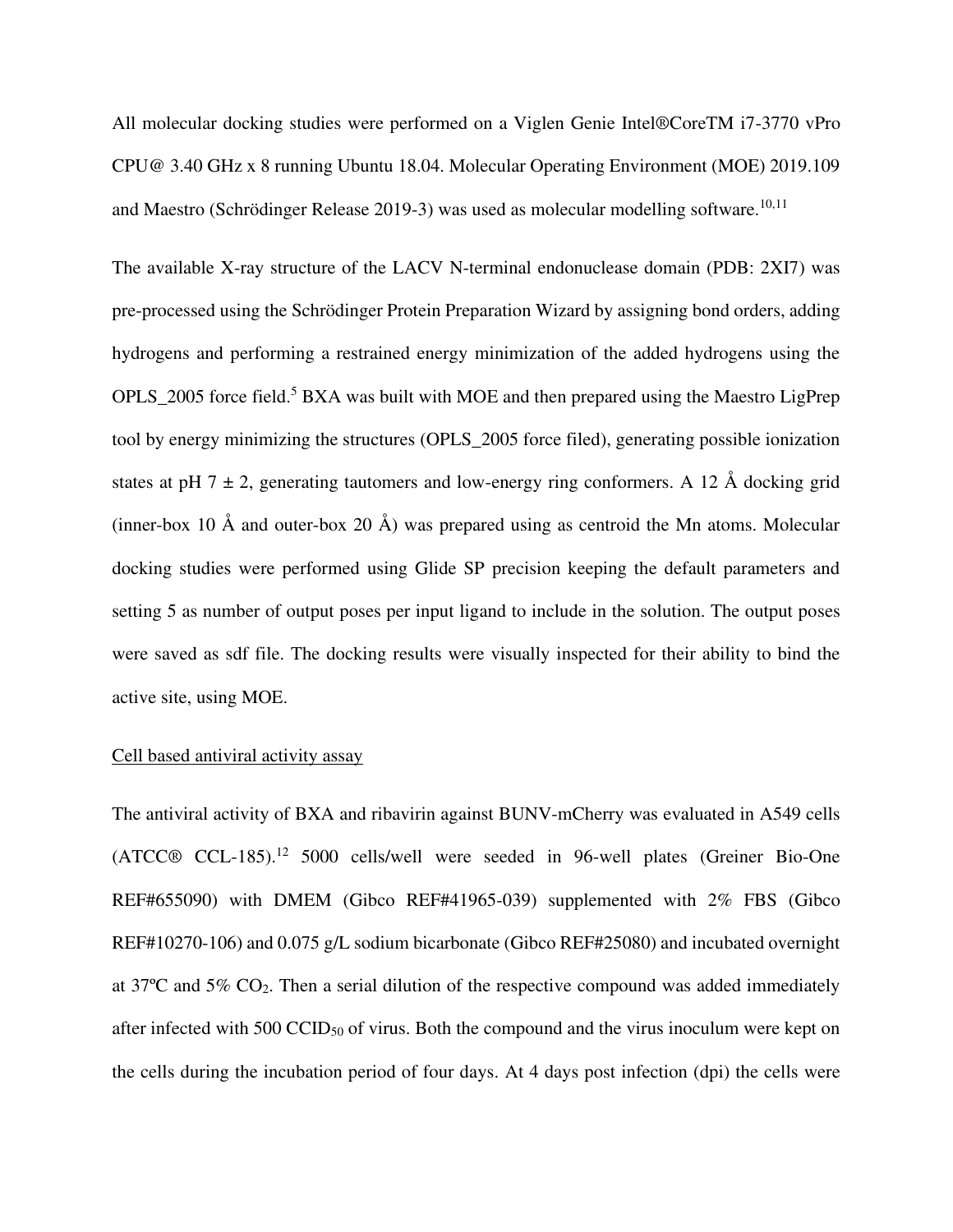stained with a 2.5 µg/mL Hoechst (Hoechst 33342, Invitrogen) solution. High content imaging (HCI) analysis was performed on the Arrayscan XTI (Thermofisher) using a custom analysis protocol based on the SpotDetector BioApplication (Cellomics® software). The 50% effective concentration  $(EC_{50})$  is the compound concentration that reduces the number of mCherry signal spots by half, compared to the virus control. Cell viability was scored based the number of nucleicontaining objects.

#### Virus yield assay

Viral RNA was extracted from cell culture supernatant using the NucleoSpin® kit (Macherey-Nagel REF#740955) according to the manufacturer's instructions. Per reaction, a 20 µL RT-qPCR mix was prepared using the ITaq Universal SYBR Green One-Step kit (Bio-Rad CAT#1725151) with 600 nM BUNV-Fw and 900 nM BUNV-Rev primers (Fw: 5'-ACACCACTGGGCTTAG-3', Rev: 5'-CAGCCCCCAAGGTTA-3') on a LightCycler 96 thermocycler (Roche Diagnostics). For absolute quantification, standard curves were generated using 10-fold dilutions of gBlock DNA (IDT) of known concentration.

#### Synergy scoring

Synergy scoring was determined using "inhibition readout" on the online software of https://synergyfinder.fimm.fi and implementing the Zero Interaction Potency (ZIP) response surface model. $13,14$ 

#### **Results**

We show that BXA contributes to the enzyme's melting temperature (Tm) in the presence of  $Mn^{2+}$ , which is in agreement with the chelating nature of the compound. The addition of BXA raised the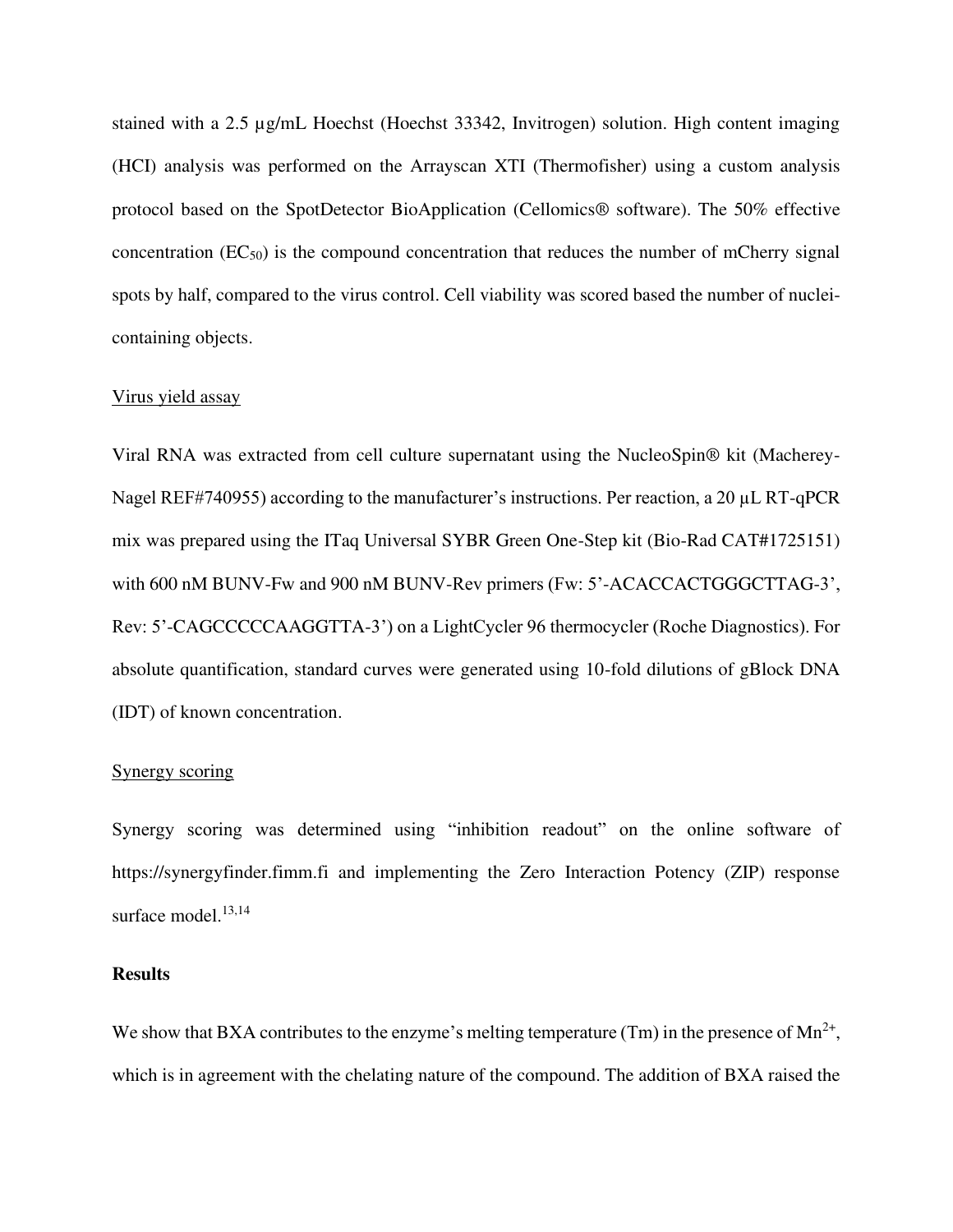Mn<sup>2+</sup> baseline Tm by  $9.5 \pm 0.4$  °C ( $\Delta$  Tm) (Figure 1A). We additionally assessed the impact of BXA on LACV<sub>L1-184</sub>\_WT catalytic activity via a FRET-based nuclease-monitoring assay, where BXA inhibited the substrate cleavage in a dose-dependent manner with an IC<sub>50</sub> value of 0.39  $\pm$ 0.03 μM (Figure 1B).

To further investigate the binding of BXA within the LACV endonuclease, we performed a molecular docking simulation. The results show a clear coordination of the chelating motif that includes the β-hydroxy ketone and the manganese atoms, with the fluorinated aromatic ring establishing a contact with Lys108 and Thr105 (Figure 1C). These results suggest that, despite the relatively shallow and extensive nature of the endonuclease catalytic site, BXA is able to establish an efficient binding with the enzyme.

To assess the antiviral activity of BXA and ribavirin against orthobunyaviruses we added a serial dilution of the compounds together with BUNV-mCherry onto A549 cells. At 4 dpi BXA and ribavirin inhibited BUNV-mCherry replication in infected cells with an EC<sub>50</sub> of  $0.7 \pm 0.2 \mu$ M and  $26.6 \pm 8.9 \,\mu$ M, respectively (Figure 2A, 2B) as determined by HCI analyses. At concentrations of BXA up to 3.13  $\mu$ M the cell viability remains above 80%. This is in line with cytotoxicity measured in other studies using MDCK cells.<sup>7</sup> We confirmed the effect on the inhibition of virus progeny production by virus yield assay. The resulting  $EC_{50}$  values are similar to our fluorescencebased readout with EC<sub>50</sub> of  $0.9 \pm 0.3 \mu$ M and  $11.8 \pm 1.8 \mu$ M for BXA and ribavirin, respectively (Figure 2A, 2B).

To determine whether the antiviral effect of ribavirin and BXA could be improved by combination, cells were infected with BUNV-mCherry, as in the antiviral activity assay, and treated with multiple concentrations of either one or both inhibitors. We identified a small concentration range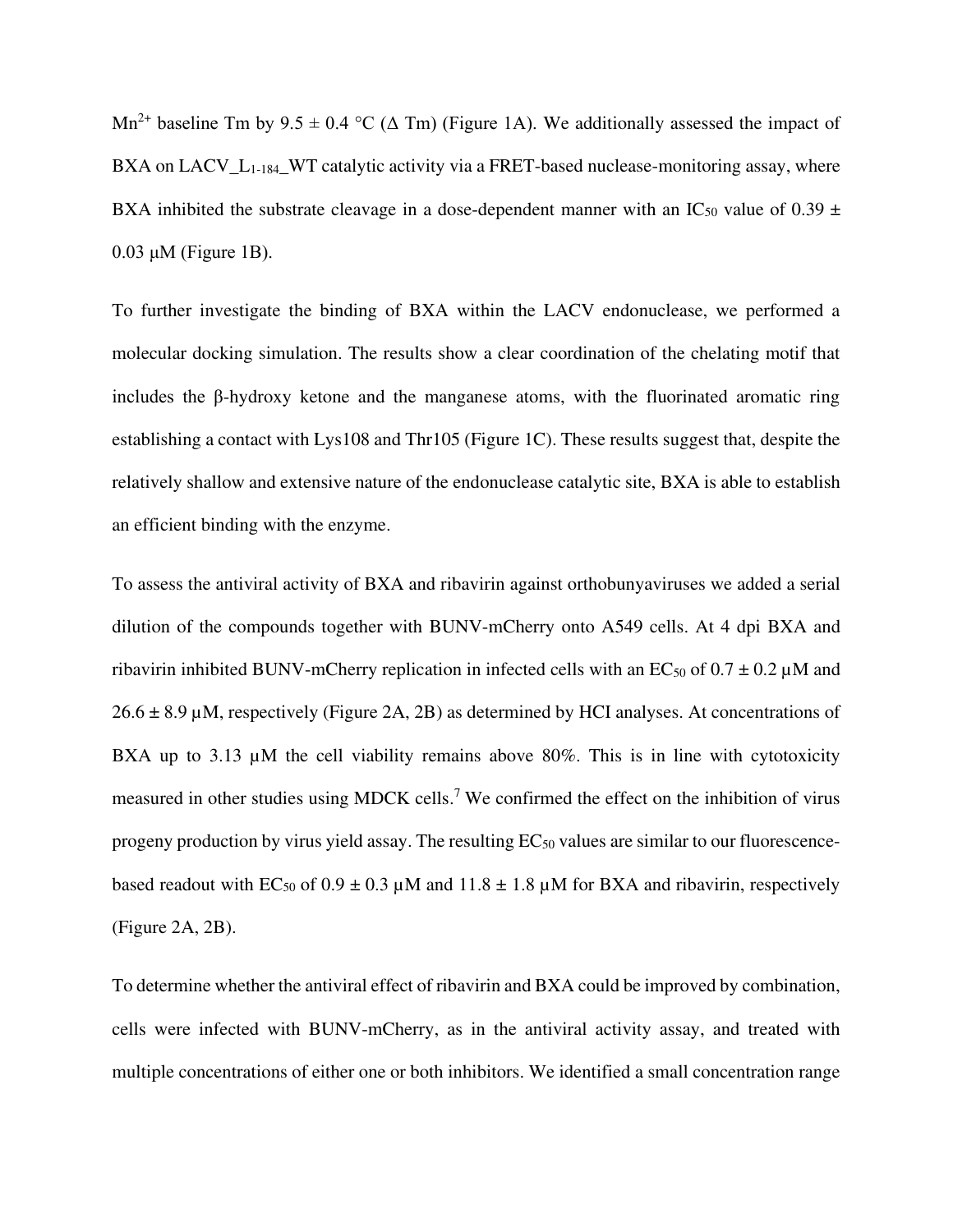where combination treatment results in a synergistic effect of 8.64 as calculated by the ZIP model (Figure 2C). The area with the highest synergistic score has an average of 3.53.

#### **Discussion**

Taken together, this work shows that cap-snatching endonuclease inhibitors like BXA should be considered as an option to treat a wide range of orthobunyavirus infections. Learning from studies on BXA-treated influenza patients, the highest chance of success will come from starting treatment as early as possible.<sup>6</sup> Although the use of ribavirin is not recommended due to toxicity, the combination with baloxavir would result in a more potent antiviral effect, thus lower (non-toxic) doses of ribavirin might suffice. We here demonstrate that targeting the endonuclease of orthobunyavirus by the influenza compound BXA yields a more potent antiviral effect than ribavirin. Thus, the design of highly potent and selective endonuclease inhibitors hold great promise as drug candidates.

While our results open the door to a possible therapeutic opportunity, further research is needed in small animal models. The effect of the prodrug BXM could then be assessed since this will have favorable pharmacodynamics. BXM is in the greatest part metabolized via UGT1A3, with a minor contribution from CYP3A4. Neither is involved in the metabolism of ribavirin, limiting the risk of an undesirable increase in drug exposure.<sup>15</sup> Consequently, we urge further investigation of the potential benefit of endonuclease targeting compounds in clinical settings, particularly in combination therapies.

#### **Acknowledgments**

We would like to express our gratitude towards Dr. Xiaohong Shi (MRC-University of Glasgow Centre for Virus Research, Glasgow, UK) for kindly providing us with the BUNV-mCherry strain.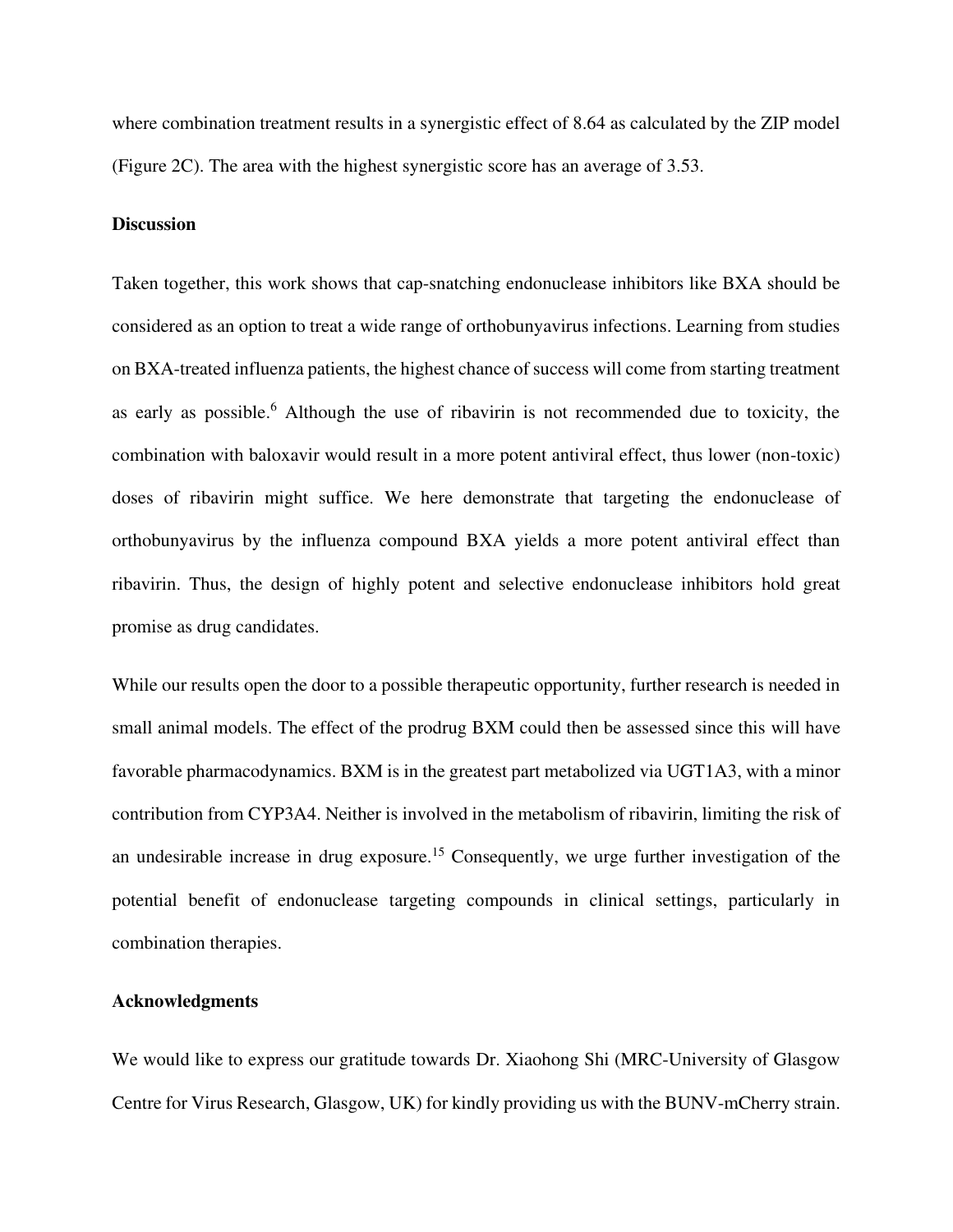We would like to thank Winston Chiu, Stephanie Wurr, Lindsey Bervoets and Jasper Rymenants for their technical assistance.

# **Financial support**

This work was supported by the Bundesministerium für Bildung und Forschung (BMBF) grant number 01DN17037. StH is supported by a KU Leuven internal project. The funders had no role in study design, data collection and analysis, decision to publish, or preparation of the manuscript.

## **Transparency declarations**

All authors: None to declare.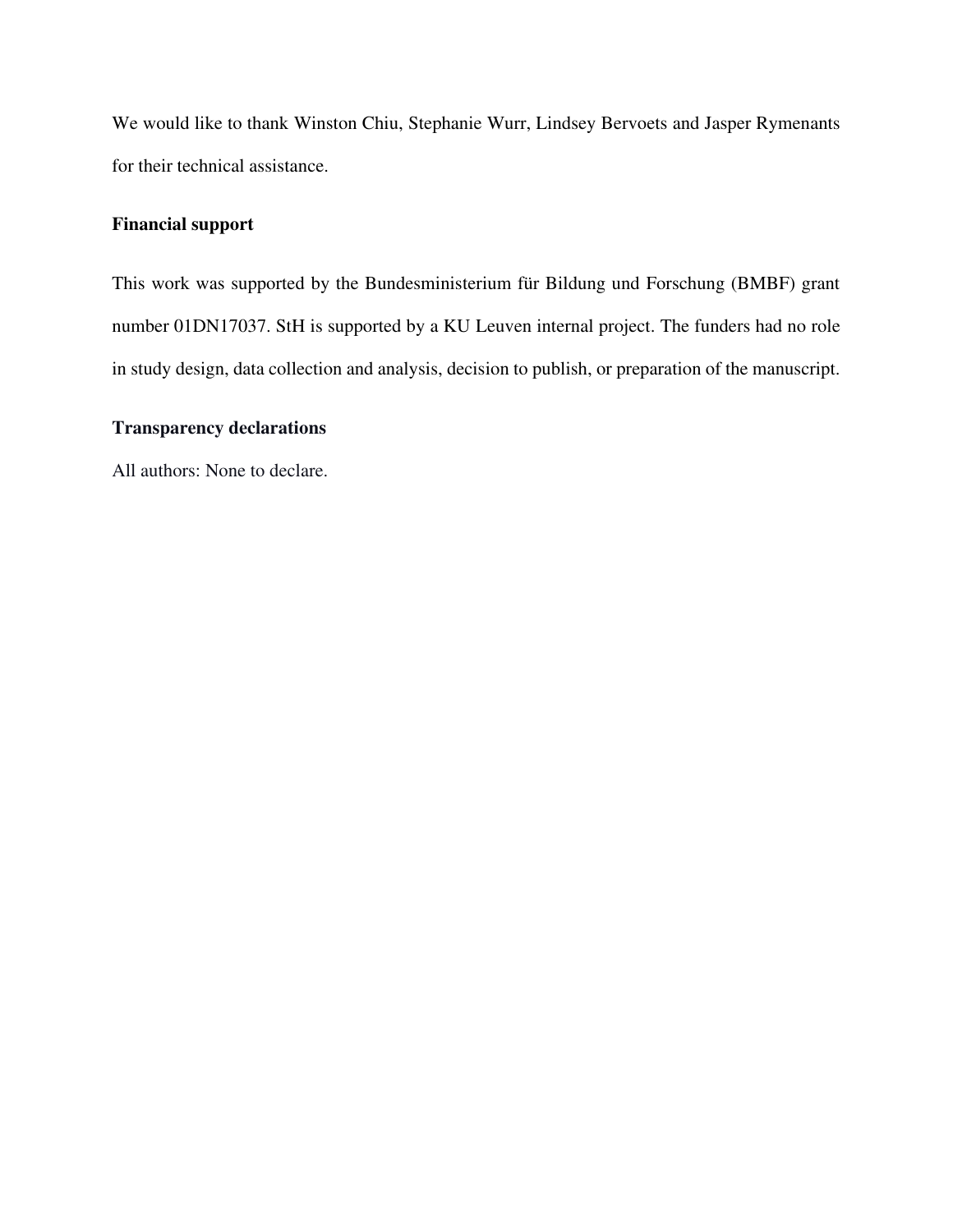#### **References**

- 1. Elliot RM. Orthobunyaviruses: recent genetic and structural insights. *Nat Rev Microbiol* 2014; **12**: 673–85.
- 2. Gerrard SR, Li L, Barrett AD, *et al*. Ngari virus is a Bunyamwera virus reassortant that can be associated with large outbreaks of hemorrhagic fever in Africa. *J Virol*. 2004; **78**: 8922– 26.
- 3. https://www.cdc.gov/lac/tech/epi.html [2020 Mar 02]
- 4. McJunkin JE, Nahata MC, De Los Reyes EC, *et al*. Safety and pharmacokinetics of ribavirin for the treatment of la crosse encephalitis. *Pediatr Infect Dis J*. 2011; **30**: 860–5.
- 5. Reguera J, Weber F, Cusack S. *Bunyaviridae* RNA polymerases (L-protein) have an Nterminal, influenza-like endonuclease domain, essential for viral cap-dependent transcription. *PLoS Pathogens*. 2010; **6**: e1001101.
- 6. Hayden FG, Sugaya N, Hirotsu N, *et al*. Baloxavir Marboxil for Uncomplicated Influenza in Adults and Adolescents. *N Engl J Med*. 2018; **379**: 913–23.
- 7. Noshi T, Kitano M, Taniguchi K, *et al*. *In vitro* characterization of baloxavir acid, a first-inclass cap-dependent endonuclease inhibitor of the influenza virus polymerase PA subunit. *Antiviral Res*. 2018; **160**: 109–17.
- 8. Holm T, Kopicki JD, Busch C, *et al*. Biochemical and structural studies reveal differences and commonalities among cap-snatching endonucleases from segmented negative-strand RNA viruses. *J Biol Chem*. 2018; **293**: 19686-98.
- 9. Ericsson UB, Hallberg BM, DeTitta GT, *et al*. Thermofluor-based high-throughput stability optimization of proteins for structural studies. *Anal Biochem*. 2006; **357**: 289-98.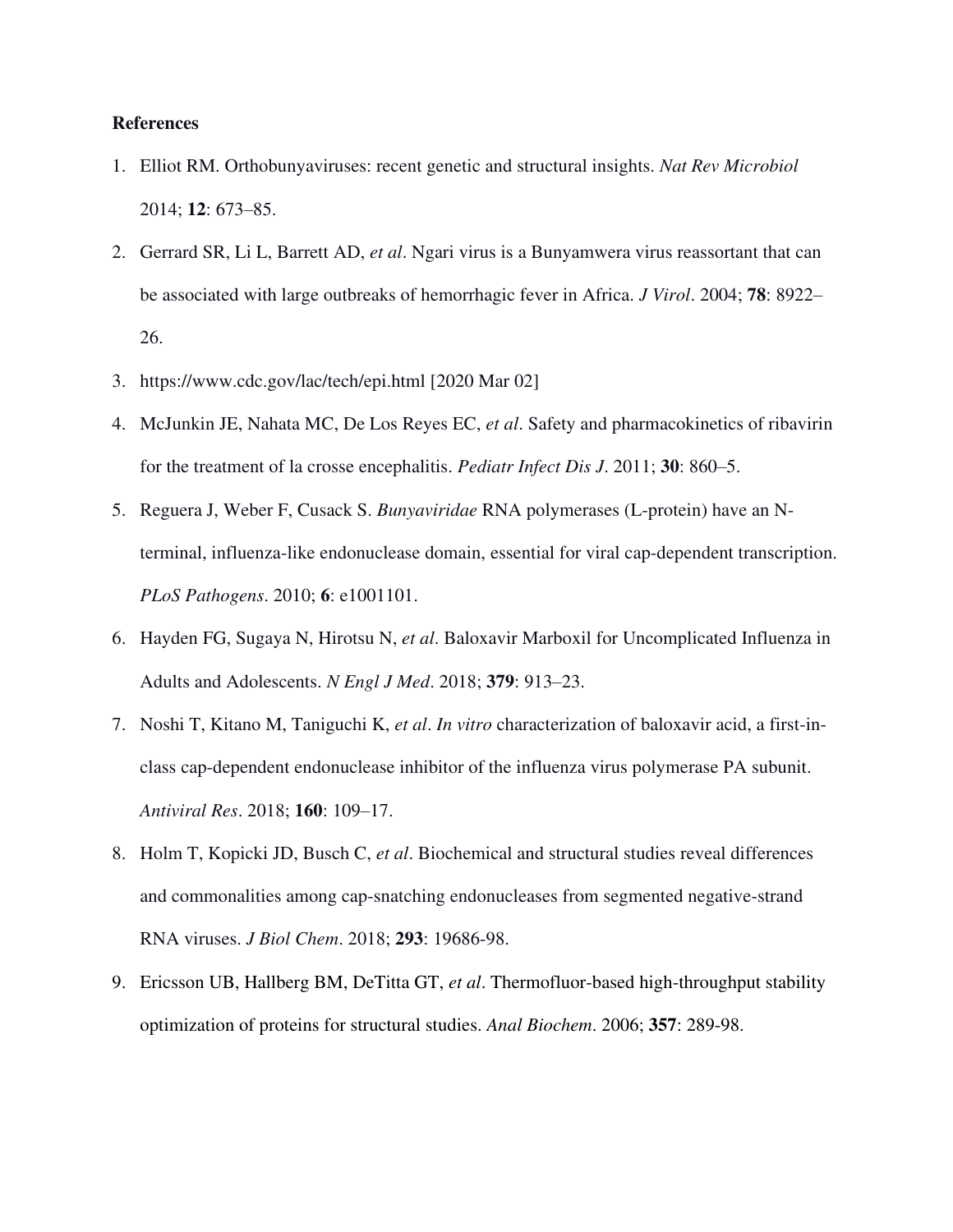- 10. ULC, C. C. G. Molecular Operating Environment (MOE), 2019.10, 1010 Sherbooke St. West, Suite #910, Montreal, QC, Canada, H3A 2R7, 2019.
- 11. Schrödinger Release 2019-3: Maestro, Schrödinger, LLC, New York, NY, 2019
- 12. Shi X, van Mierlo JT, French A, *et al*. Visualizing the replication cycle of bunyamwera orthobunyavirus expressing fluorescent protein-tagged Gc glycoprotein. *J Virol.* 2010; **84**: 8460–9.
- 13. Ianevski A, He L, Aittokallio T, *et al*. SynergyFinder: A web application for analyzing drug combination dose-response matrix data. *Bioinformatics*. 2017; **33**: 2413–5.
- 14. Yadav B, Wennerberg K, Aittokallio T, *et al*. Searching for Drug Synergy in Complex Dose-Response Landscapes Using an Interaction Potency Model. *Comput Struct Biotechnol J*. 2015; **13**: 504–13.
- 15. Ng KE. Xofluza (Baloxavir Marboxil) for the Treatment Of Acute Uncomplicated Influenza. *P T*. 2019; **44**: 9–11.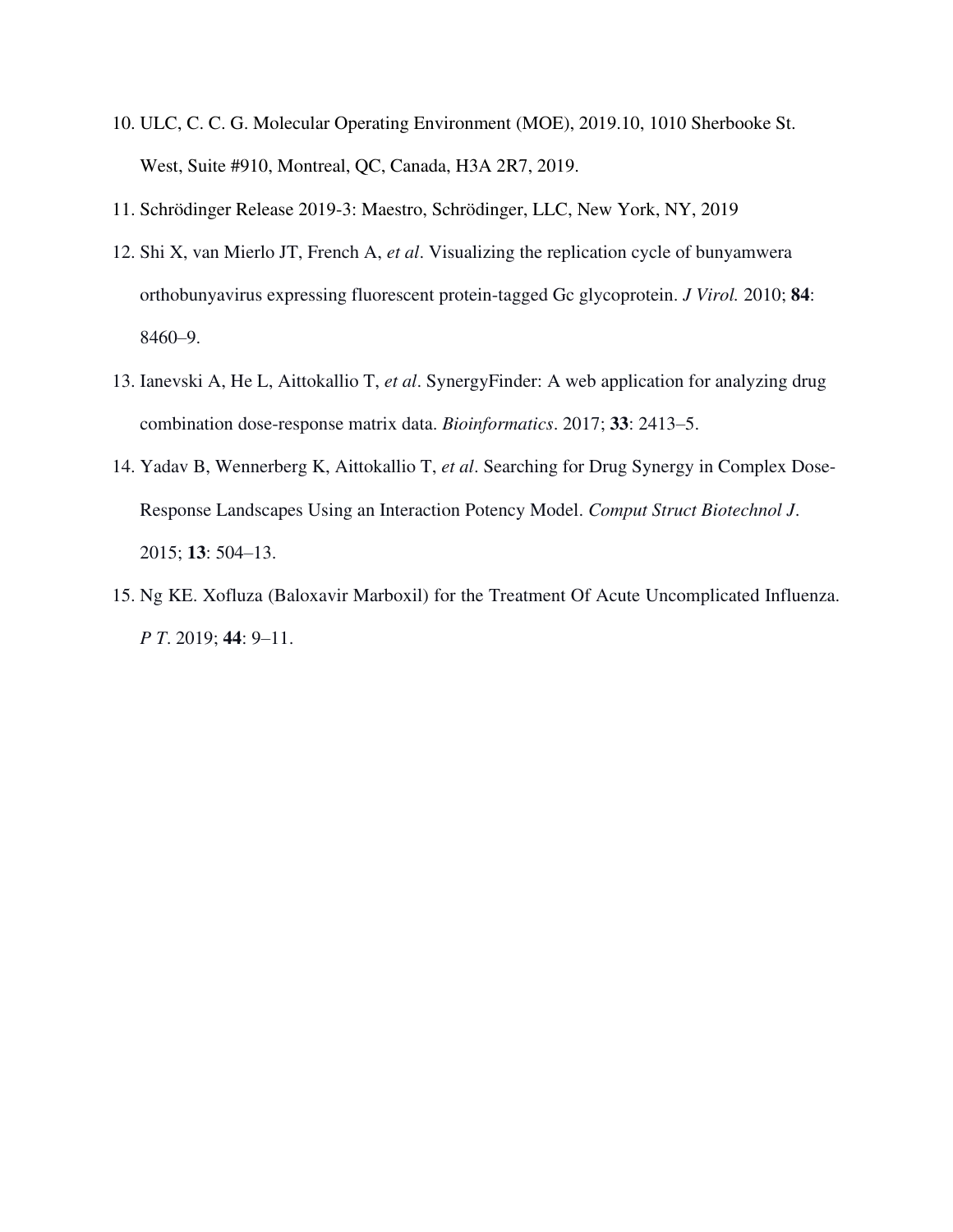**Figure 1A** 





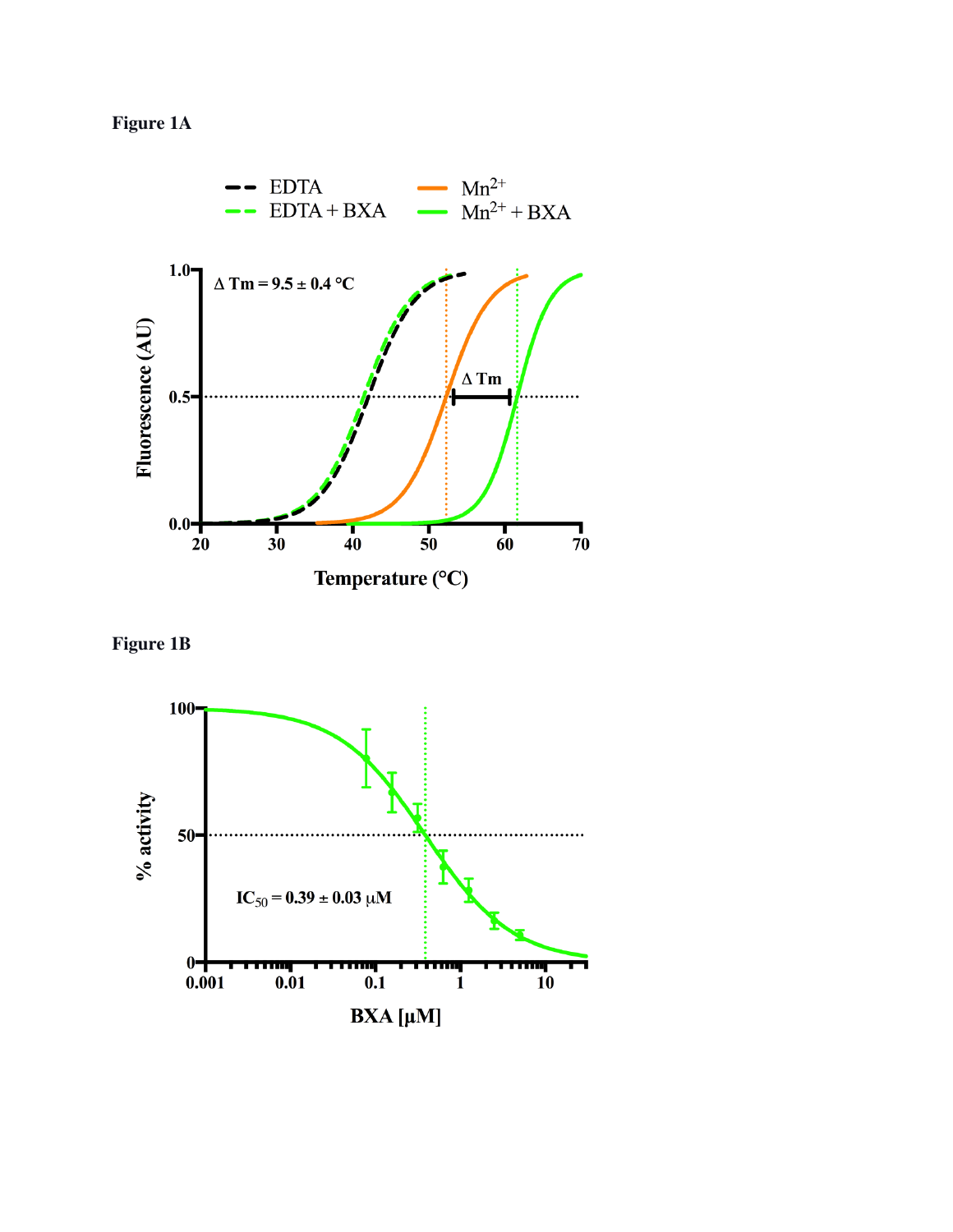**Figure 1C** 





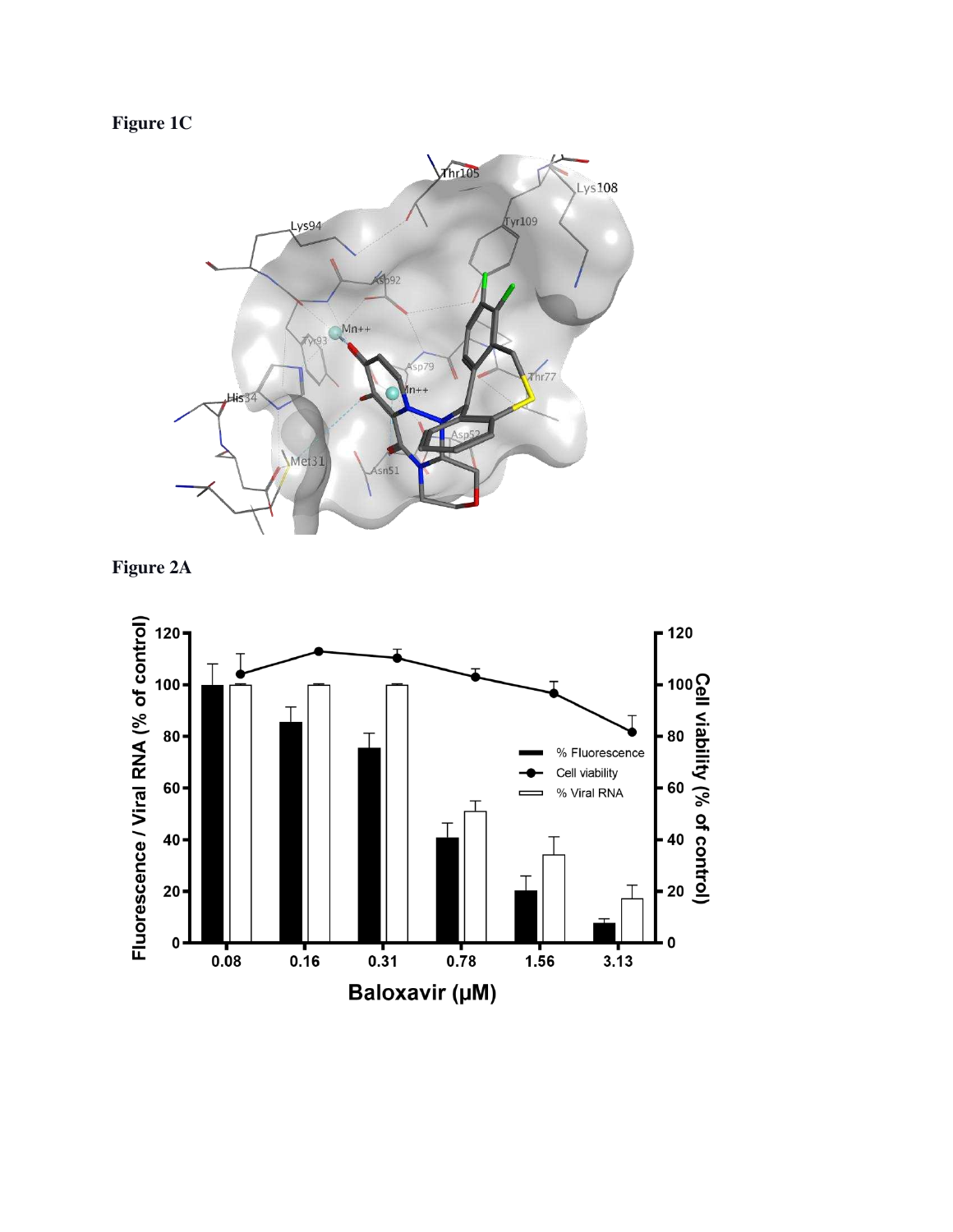**Figure 2B** 



**Figure 2C** 

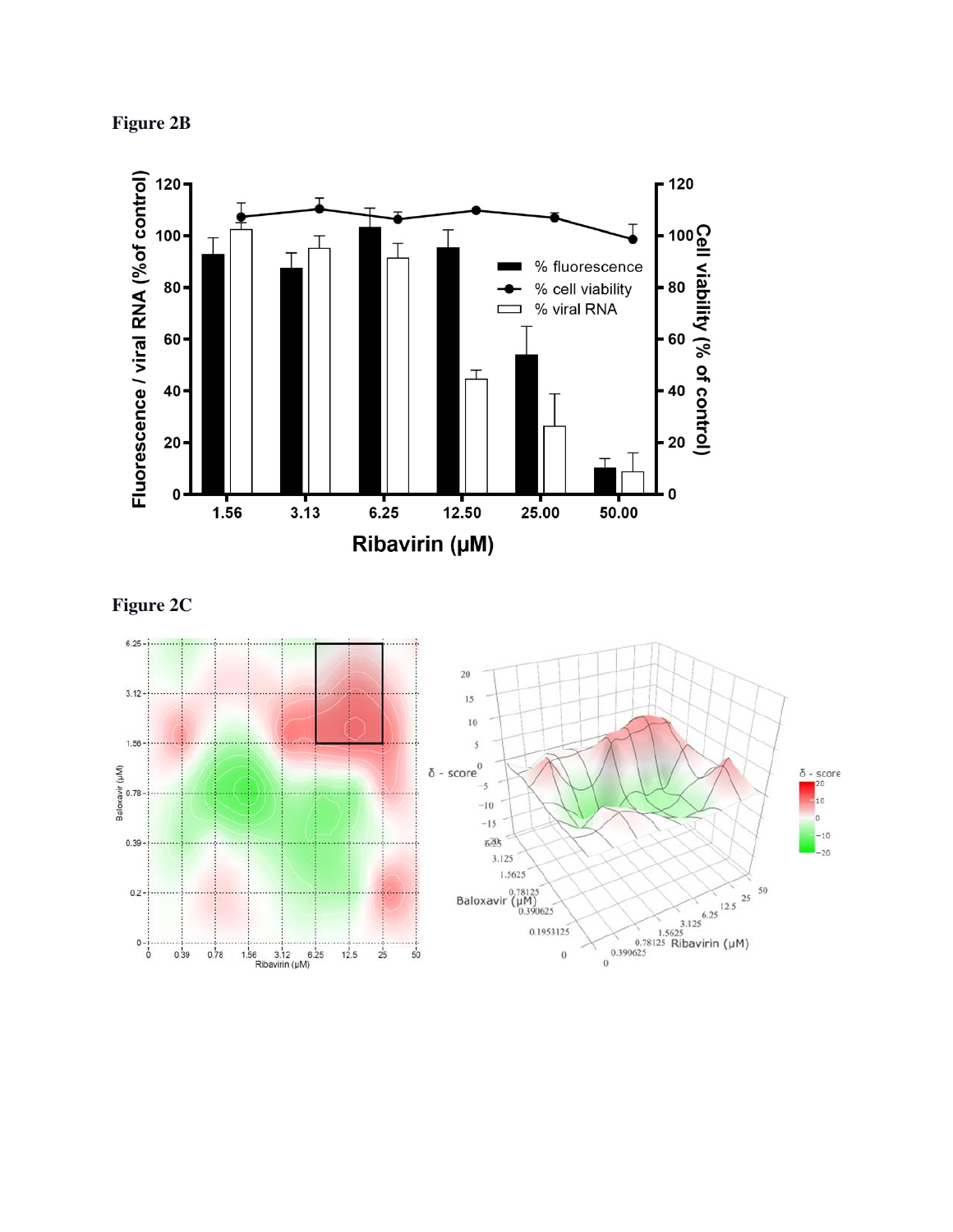#### **Legends**

**Figure 1.** Effect of BXA on the Cap-ENDO of LACV. **(A)** Thermal stability of LACV\_L1-184\_WT in the presence of 10 mM EDTA (black dashed line), 10 mM EDTA plus 25  $\mu$ M BXA (green dashed line), 10 mM MnCl<sub>2</sub> (orange solid line) and 10 mM MnCl<sub>2</sub> plus 25  $\mu$ M BXA (green solid line). The compound contribution to the stability of the proteins was determined by the difference in Tm between the samples containing MnCl<sub>2</sub> in the presence and absence of BXA ( $\Delta$  Tm). The lines depict the nonlinear fits of the normalized fluorescence curves to the Boltzmann equation. **(B)** Dose-dependent inhibition of the nuclease activity of LACV<sub>L<sub>1-184</sub> WT by BXA.</sub> The reactions were initiated with the addition of 1 μM of FRET-labeled ssRNA substrate to the pre-incubated mixtures of 0.25 μM of the enzyme with two-fold serial dilutions of BXA. The fluorescent signal arising from the substrate cleavage was measured using a Roche LightCycler 480 II at  $\lambda$ ex /  $\lambda$ em = 490 nm / 515 nm. The V<sub>0</sub> of the reactions was used to calculate the percentage of activity at the different concentrations of the inhibitor. The dose-response curves were fit using a four-parameter nonlinear regression. The  $\Delta$  Tm and the IC<sub>50</sub> values are the mean and standard deviation from 3 independent experiments. Final 5% DMSO concentration was maintained in all assays to favor compound solubility. **(C)** Proposed binding of BXA within the catalytic site of the LACV endonuclease domain.

**Figure 2.** BXA *in vitro* antiviral activity, alone or in combination with ribavirin, against orthobunyaviruses. **(A)** Antiviral effect of BXA on BUNV-mCherry replication at 4 days post infection in A549 cells. Viral mCherry signal spots (black bars) and cell viability (solid circles) were determined using high-content imaging. Viral RNA yield (white bars) as determined by RTqPCR, n=5. **(B)** Antiviral effect of ribavirin on BUNV-mCherry replication at 4 dpi in A549 cells. Viral mCherry signal spots (black bars) and cell viability (solid circles) were determined using